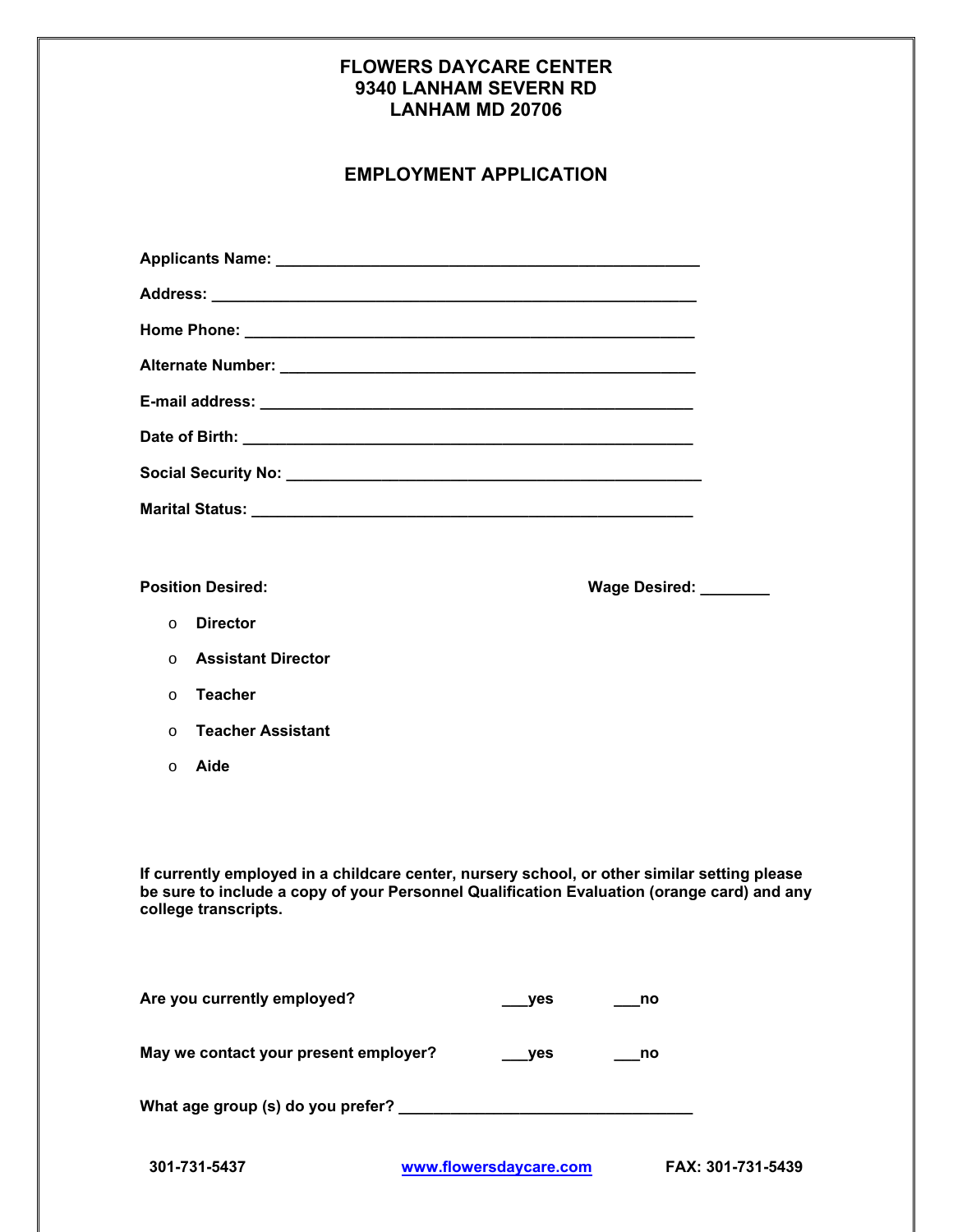### **FLOWERS DAYCARE CENTER 9340 LANHAM SEVERN RD LANHAM MD 20706**

| What date are you available to start work?                                                 |                  |                  |  |  |
|--------------------------------------------------------------------------------------------|------------------|------------------|--|--|
| Your availability:                                                                         | <b>Full-time</b> | <b>Part-time</b> |  |  |
| Do you have a means of transportation?                                                     | ves<br>no no     |                  |  |  |
| Have you ever been convicted of a crime, which is still pending, not annulled or sealed by |                  |                  |  |  |
| the courts?<br>yes<br>no                                                                   |                  |                  |  |  |
| If "yes" describe in full:                                                                 |                  |                  |  |  |
|                                                                                            |                  |                  |  |  |
|                                                                                            |                  |                  |  |  |
|                                                                                            |                  |                  |  |  |

**Please note a "yes" will not necessary prevent employment, we will consider the circumstances.** 

#### **EDUCATION AND TRAINING**

|                                   | <b>NAME &amp; CITY</b> | <b>COURSE OF STUDY</b> | <b>YEARS COMPLETE</b> | <b>DEGREE</b> |
|-----------------------------------|------------------------|------------------------|-----------------------|---------------|
| <b>HIGH SCHOOL</b>                |                        |                        |                       |               |
| <b>COLLEGE</b>                    |                        |                        |                       |               |
| <b>GRADUATE</b>                   |                        |                        |                       |               |
| <b>SPECIAL</b><br><b>TRAINING</b> |                        |                        |                       |               |
| /CERTIFICATES                     |                        |                        |                       |               |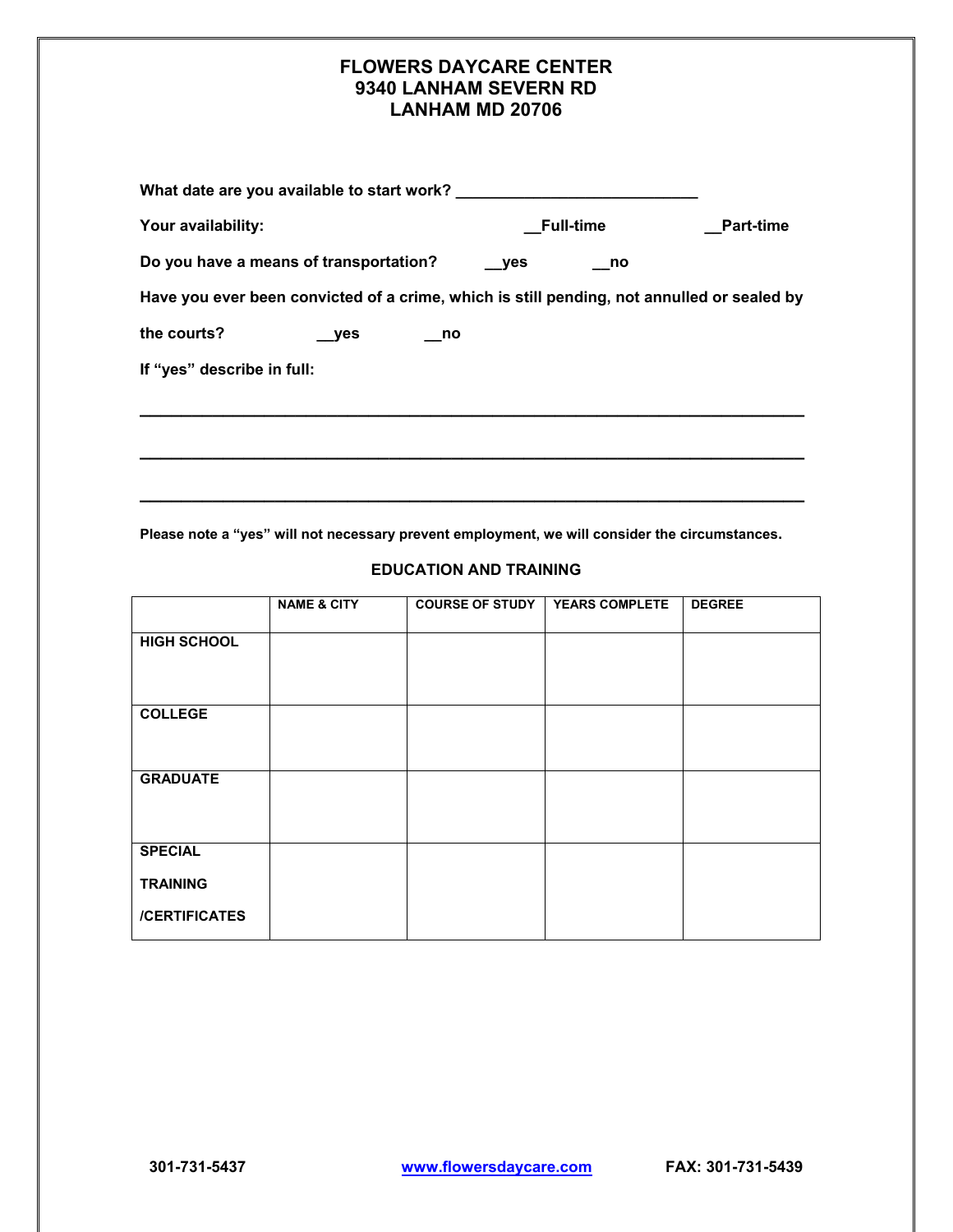# **FLOWERS DAYCARE CENTER** 9340 LANHAM SEVERN RD **LANHAM MD 20706**

| <b>WORK EXPERIENCE</b><br>(Start with your present or most recent employer) |                                                                                                                                                                                                                                |  |
|-----------------------------------------------------------------------------|--------------------------------------------------------------------------------------------------------------------------------------------------------------------------------------------------------------------------------|--|
|                                                                             |                                                                                                                                                                                                                                |  |
|                                                                             | Address: the contract of the contract of the contract of the contract of the contract of the contract of the contract of the contract of the contract of the contract of the contract of the contract of the contract of the c |  |
|                                                                             |                                                                                                                                                                                                                                |  |
|                                                                             |                                                                                                                                                                                                                                |  |
|                                                                             |                                                                                                                                                                                                                                |  |
|                                                                             |                                                                                                                                                                                                                                |  |
|                                                                             |                                                                                                                                                                                                                                |  |
|                                                                             | May we contact the employer for a reference? ____ yes ____ no<br><u> 1980 - Johann Stoff, deutscher Stoff, der Stoff, deutscher Stoff, der Stoff, der Stoff, der Stoff, der Stoff</u>                                          |  |
|                                                                             |                                                                                                                                                                                                                                |  |
|                                                                             |                                                                                                                                                                                                                                |  |
|                                                                             | Phone No: _________________________________Supervisor___________________________                                                                                                                                               |  |
|                                                                             |                                                                                                                                                                                                                                |  |
|                                                                             |                                                                                                                                                                                                                                |  |
|                                                                             |                                                                                                                                                                                                                                |  |
|                                                                             |                                                                                                                                                                                                                                |  |
|                                                                             | May we contact the employer for a reference? ____ yes ____ no                                                                                                                                                                  |  |
|                                                                             |                                                                                                                                                                                                                                |  |
|                                                                             |                                                                                                                                                                                                                                |  |
|                                                                             |                                                                                                                                                                                                                                |  |
|                                                                             |                                                                                                                                                                                                                                |  |
|                                                                             |                                                                                                                                                                                                                                |  |
|                                                                             |                                                                                                                                                                                                                                |  |
|                                                                             |                                                                                                                                                                                                                                |  |
|                                                                             | May we contact the employer for a reference? ____yes ____no                                                                                                                                                                    |  |